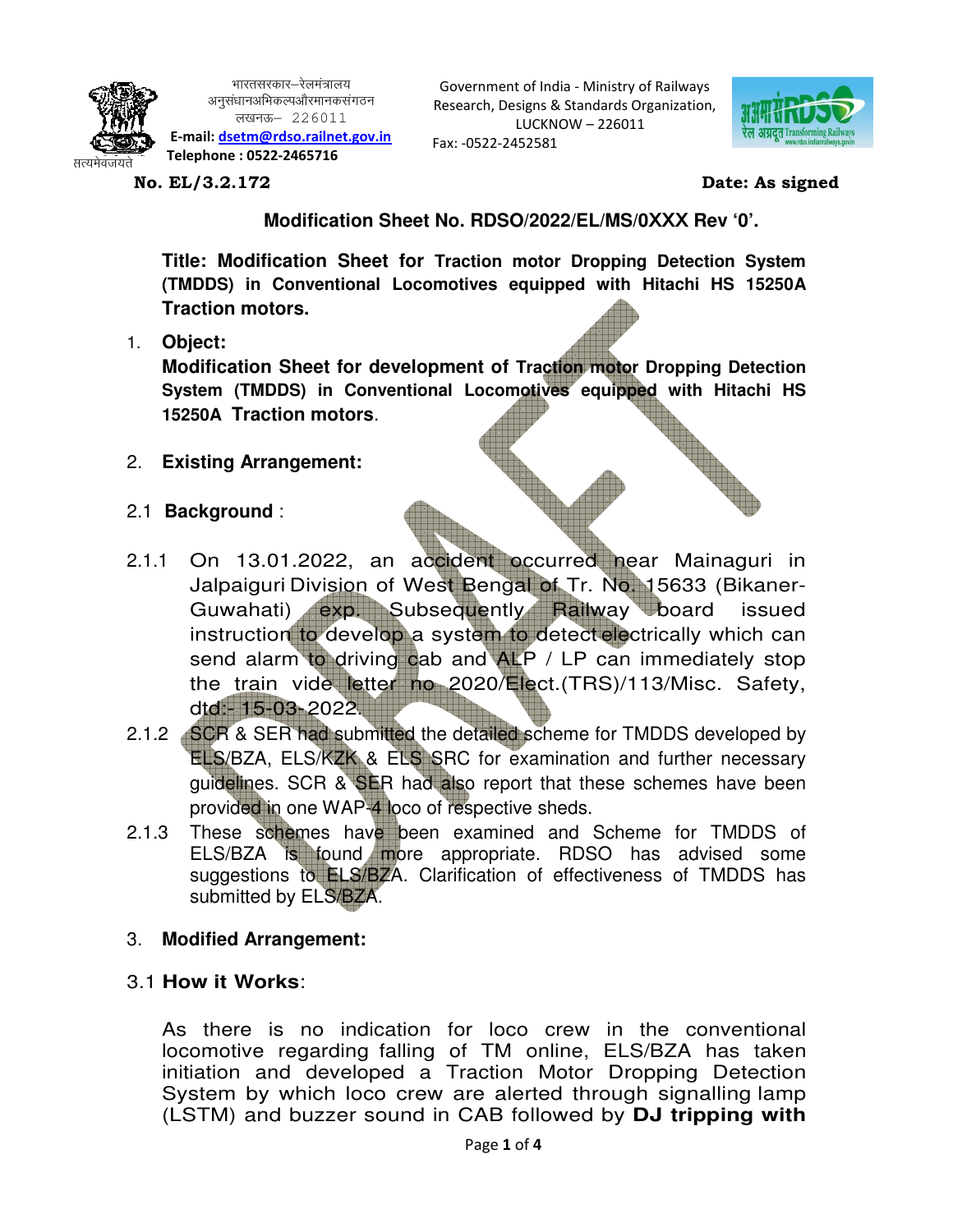**emergency brake** application automatically by dropping of **BP to zero** and an event will be displayed in MPCS display that "DJ tripped via BPEMS".

3.2 **Scheme** : For provision of TMDDS, the following modifications to be carried out.

#### **a. Fabrication of TM safety lug adapter:**

Two no's of 5mm thickness plates to be cut in the shape of safety lug and both are to be joined by welding on top side duly maintaining the gap of TM safety lug thickness **as shown in Fig-1**. Two flats of 150 mm and 70 mm length with 5 mm thickness are to be welded in 'L' shape. This 'L' flat to be welded on one side of the adapter at suitable location to operate hotline foot switch. This arrangement is to be fixed on safety lug by providing M-16 bolt, Flat washer and stainless steel locking nut **as shown in Fig-2**. Since the adapter is fabricated in the shape of TM safety lug and joined by welding on top portion there is no scope for lateral movement of adapter on run which will avoids the malfunctioning of foot switch and also the adapter is seated on top of the safety lug, avoids dropping on run.



A gap of TM safety lug thickness to be maintained in between plates of adapter and welded on top portion for proper seating

Adapter with welded 'L' flat

Adapter with 'L' flat fixed on TM safety lug with M-16 bolt, flat washer and Steel locking nut

> Hotline Foot switch fixed on bogie Transom

Fig-2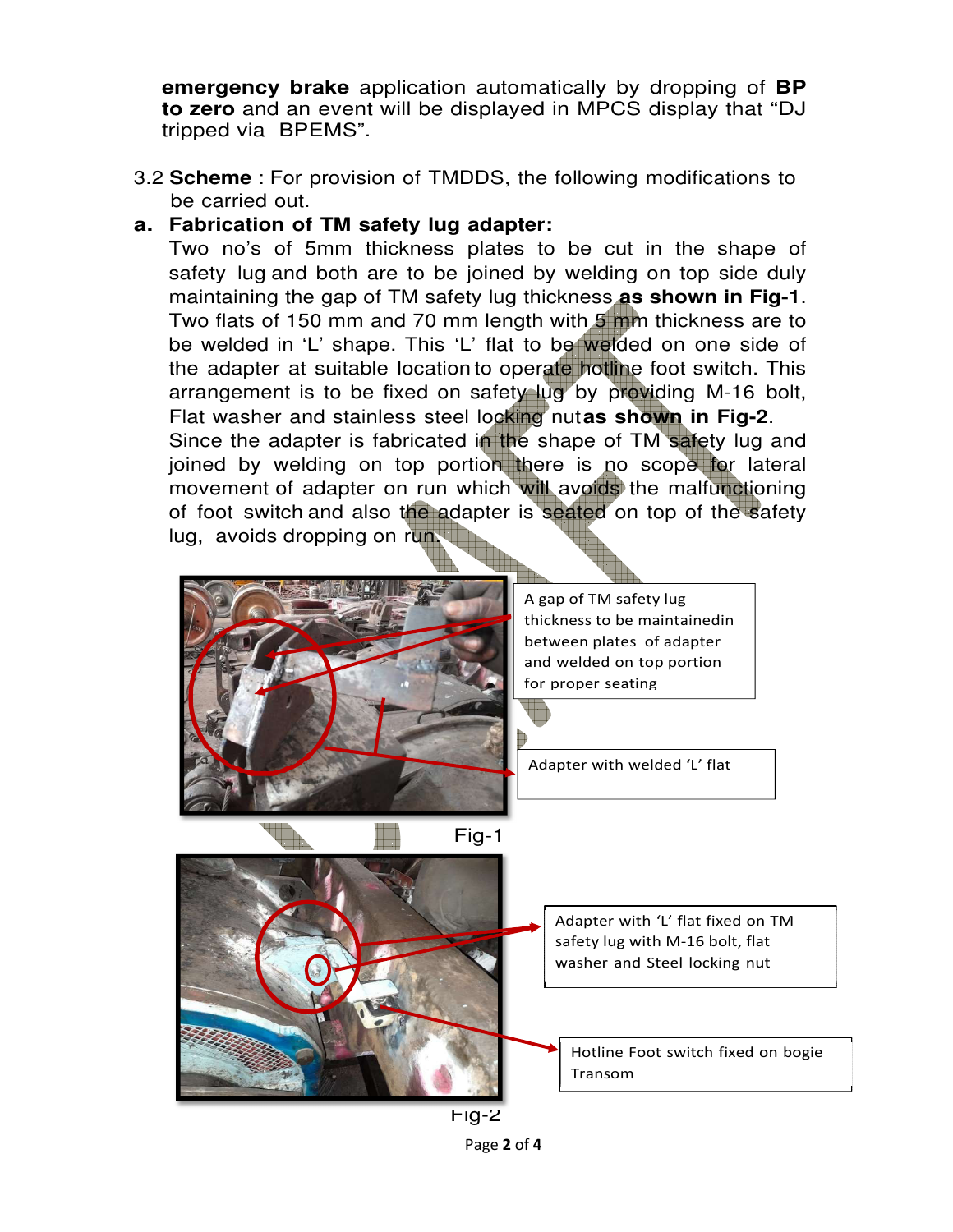- **b.** Base plate for fixing of Foot switch to be welded on bogie transom near TM safety lug **as shown in Fig-2**.
- **c.** SB terminal to be welded in each bogie frame corner to extend the wiring to body and BD terminal to be welded on loco body **as shown in Fig-3 & 4**.
- **d.** 2.5 Sq.mm 1 core cable to be laid from each foot switch on bogie frame upto the terminal SB and extend upto BD in loco body.
- **e.** All the foot switches of TM 1 to 6 interlock wiring should be connected in parallel.
- **f.** Kit-kat fuse of 2 Amps to be provided in TB panel to control the wiring.
- **g.** LSTM LED indication lamp is to be provided on driver's desk in each cab.
- **h.** Two pin coupler arranged between bogie and body connections



Fig-4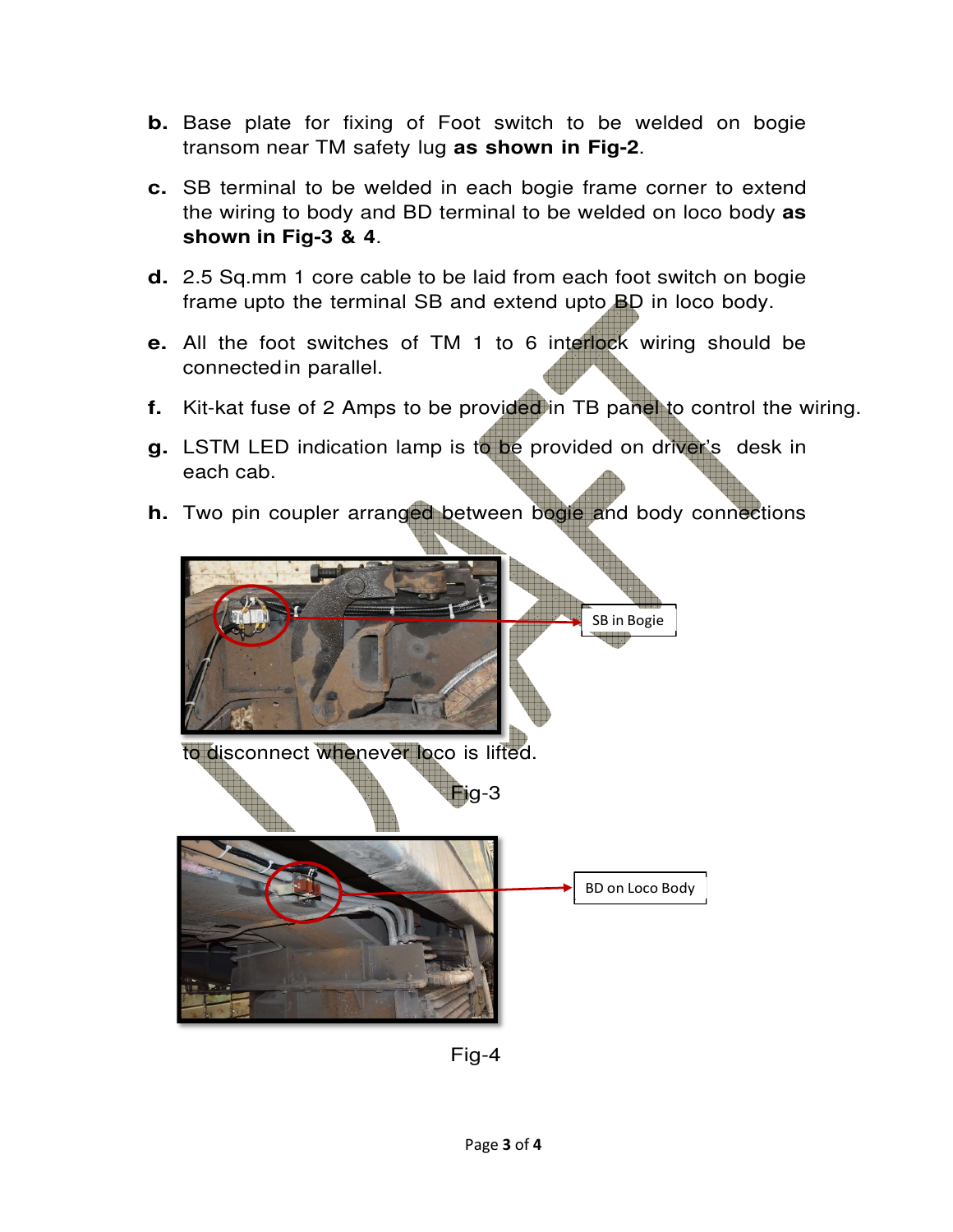#### 3.3 **Working:**

Whenever TM nose lug cracked or sandwich mounting pad is fallen, TM falls from the normal position & rest on safety lugs. In this process of resting, the 'L' angular welded on TM safety lug adapter activates the foot switch. The interlock of foot switch allows 110 V supply to QEMS relay through 067 TM and energises the relay. On energisation of QEMS relay, LP gets the similar actions of BPEMS, (when pressed) along with glowing of LSTM on drivers cab. Immediately, LP has to ensure the condition of the TM's before working further..

3.4 **Circuit Diagram:** Circuit diagram is enclosed herewith.

## 3.5 **Resetting:**

.

If no abnormality found or to clear the block section, LP has to remove the CCTM fuse for resetting and work further which cautious speed duly mentioning in the loco logbook.

## 4. **Work to carried out:**

This modification shall be done as per above mentioned scheme.

## 5. **Application to Class of Locomotives:**

 All existing WAP-4 locomotives equipped with Hitachi Traction motors type HS15250A.

## 6. **Material Required :**

- a) 2.5 Sq. mm cable- 80 mtrs. Approx.
- b) Hotline foot switches 6 numbers.
- c) 5 mm thickness base plate for fixing of foot switches in bogie 6 numbers.
- d) TM safety lug adapter with  $L$  flat  $-6$  numbers.
- e) Indication lamp 2 numbers for each cab.
- f) Kit-kat fuse 1 number.
- g) Two pin coupler 1 set (Male & Female)

# 7. **Material rendered surplus:**

Nil.

# 8. **Periodicity:**

. All sheds will carry out this modification when loco in lifted condition only.

# 9. **Distribution:**

As per mailing list.

## **(Anurag Agarwal) for Director General/Electrical**

Enclo: Electrical Circuit diagram of Scheme